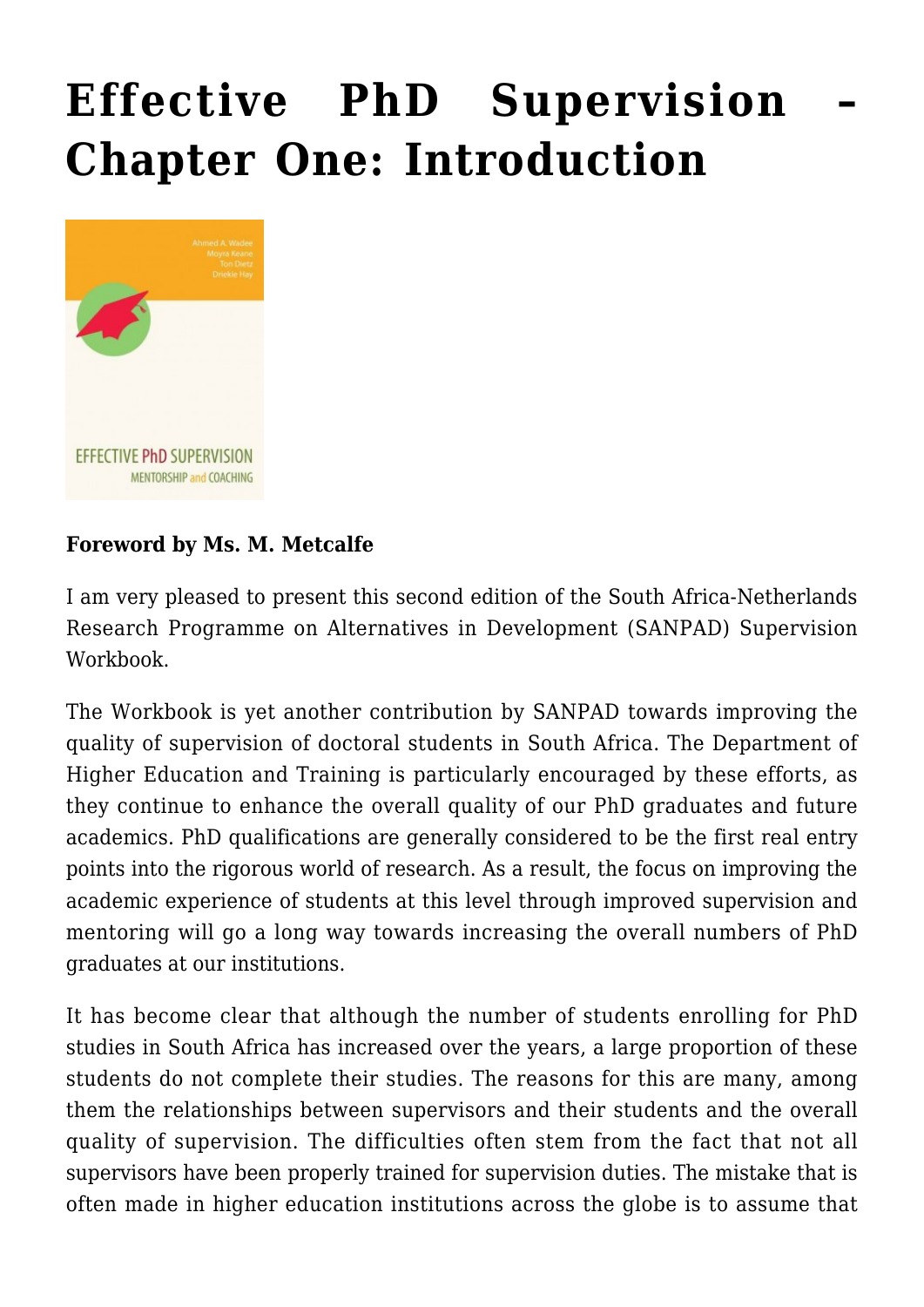every academic, by virtue of his or her experience in teaching or research, knows what is required to supervise postgraduate students. Studies show that this is not usually the case and, in fact, academics need proper training and support if they are to effectively carry out their supervision responsibilities. This Workbook will provide a useful guide for both supervisors and PhD candidates on how to structure their working relationships into better interaction and supervision experiences.

This book sets out to serve as a challenge for improving PhD supervision, mentoring and coaching both in South Africa and in the Netherlands. It can be utilised as a training manual for supervisors in both countries. The book is also easy to use, as it provides practical examples and scenarios. Moreover, it provides strategies on how to deal with some of the challenges commonly experienced by both supervisors and candidates during PhD supervision, mentoring and coaching. For these reasons, I offer my support for this publication.

Finally, I would like to thank the individual authors of each section of this book for their hard work in putting together such an important text. My sincere thanks also go to the people and institutions that have provided support for the production of this book. I really hope that this resource will stimulate and inform. In this way it will contribute positively to the improvement of our postgraduate students and research system.

MS M. METCALFE

DG: HIGHER EDUCATION AND TRAINING

# **Chapter 1 – INTRODUCTION**

## **1.1 Background to this Workbook**

SANPAD (South Africa-Netherlands Research Programme on Alternatives in Development) has had a proud history of over ten years in providing a platform for promoting a research culture in South Africa in partnership with the Netherlands. SANPAD's flagship programme has been its research capacity building programme for pre-doctoral candidates. Two hundred and thirty candidates were selected for the RCI programme during the period of 2002-2008; all candidates registered for their PhD degrees. Of these, 125 have graduated from their respective universities, and the remaining 105 candidates who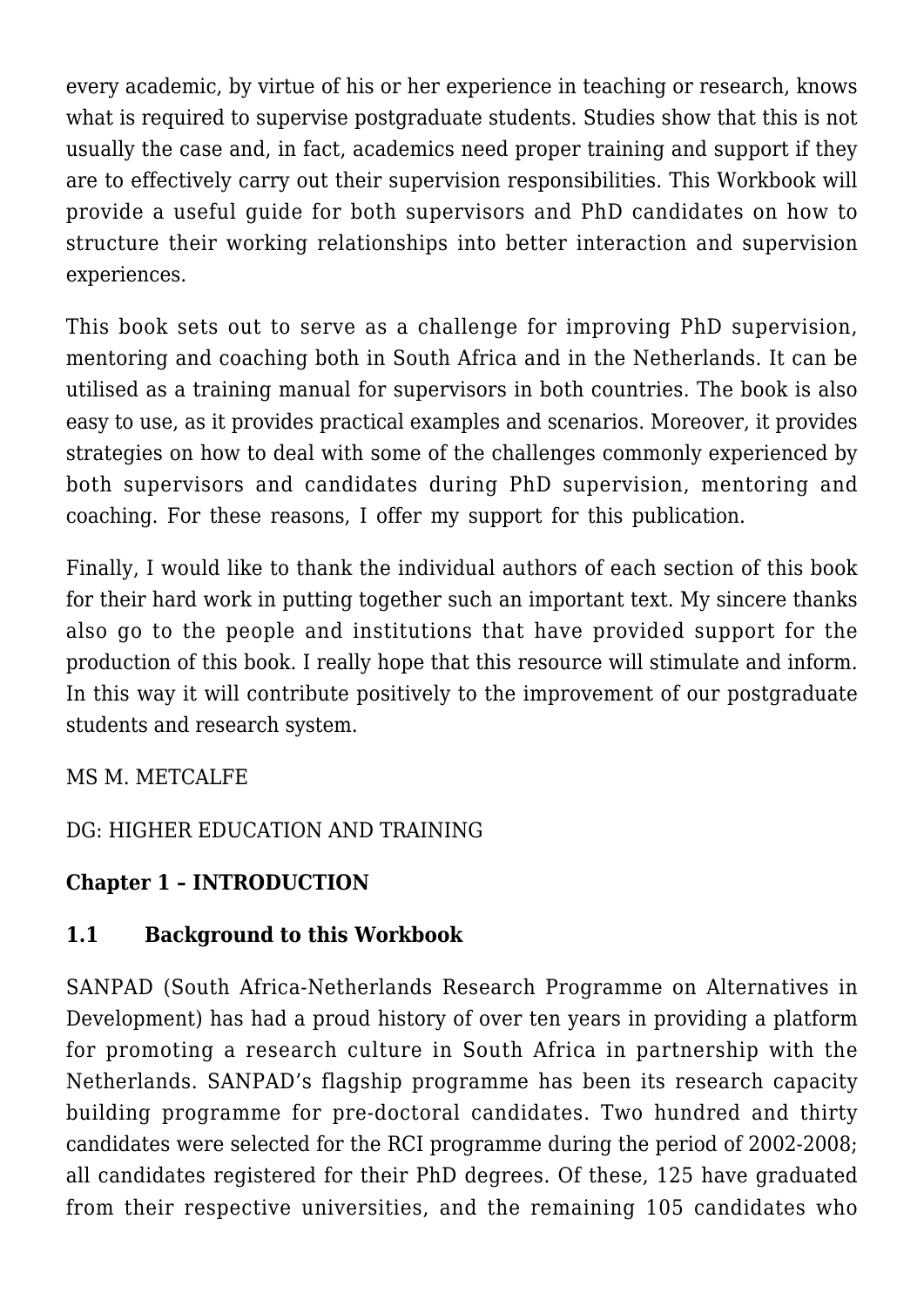registered between 2005 and 2008 are expected to complete their PhDs and graduate by the end of 2010.

Following the first edition, the approaches to supervision and mentoring have evolved over time (with some new facilitators), but the essence of running the workshops from which this publication emanates has essentially remained the same. However, in this second edition, as implied by the revised title, we have included coaching as an important means of promoting graduate student success. This expands the coverage and includes numerous improvements to the original material. The first edition of this workbook filled an obvious gap at the time and met with gratifying reception from the academic community both in the Netherlands and Southern Africa, but there were areas that required further expansion and new information needed to be included. The PhD candidates, their supervisors and the facilitators in the Research Capacity programme (RCI) were a valuable source of information that motivated the authors to revise the first edition. Hence, the second addition was born. The changes in the second edition respond to the experiences of both the students and the facilitators in the SANPAD pre-doctoral programme and the input that we received from the broader academic community in South Africa over the last five years. More importantly, the book engages readers in dialogue and active reflection on the strategies of effective supervision of PhDs. Accessibly written, it encourages supervisors to reflect on and enhance their research supervision practice with a diversity of students on a variety of research projects. There is a special focus on research skills development and on supporting students through and beyond the examination process.

High quality postgraduate education is of central importance to the creation of the ever more highly skilled workforce that is necessary if our country and continent is to flourish in an increasingly complex and competitive world. It also brings great benefit to individuals and, through them, to society as a whole. Over the past decade we have witnessed some really quite dramatic and challenging changes in the shape, nature and volume of education at this level; changes that not only support our immediate needs for the workforce and knowledge-based economy but also reflect today's remarkable and rapidly advancing technology. Of course, such changes don't come for free and I am only too well aware of the various pressures to which postgraduate education is subject, pressures that in turn impact upon staff and students alike. It is against this backdrop that we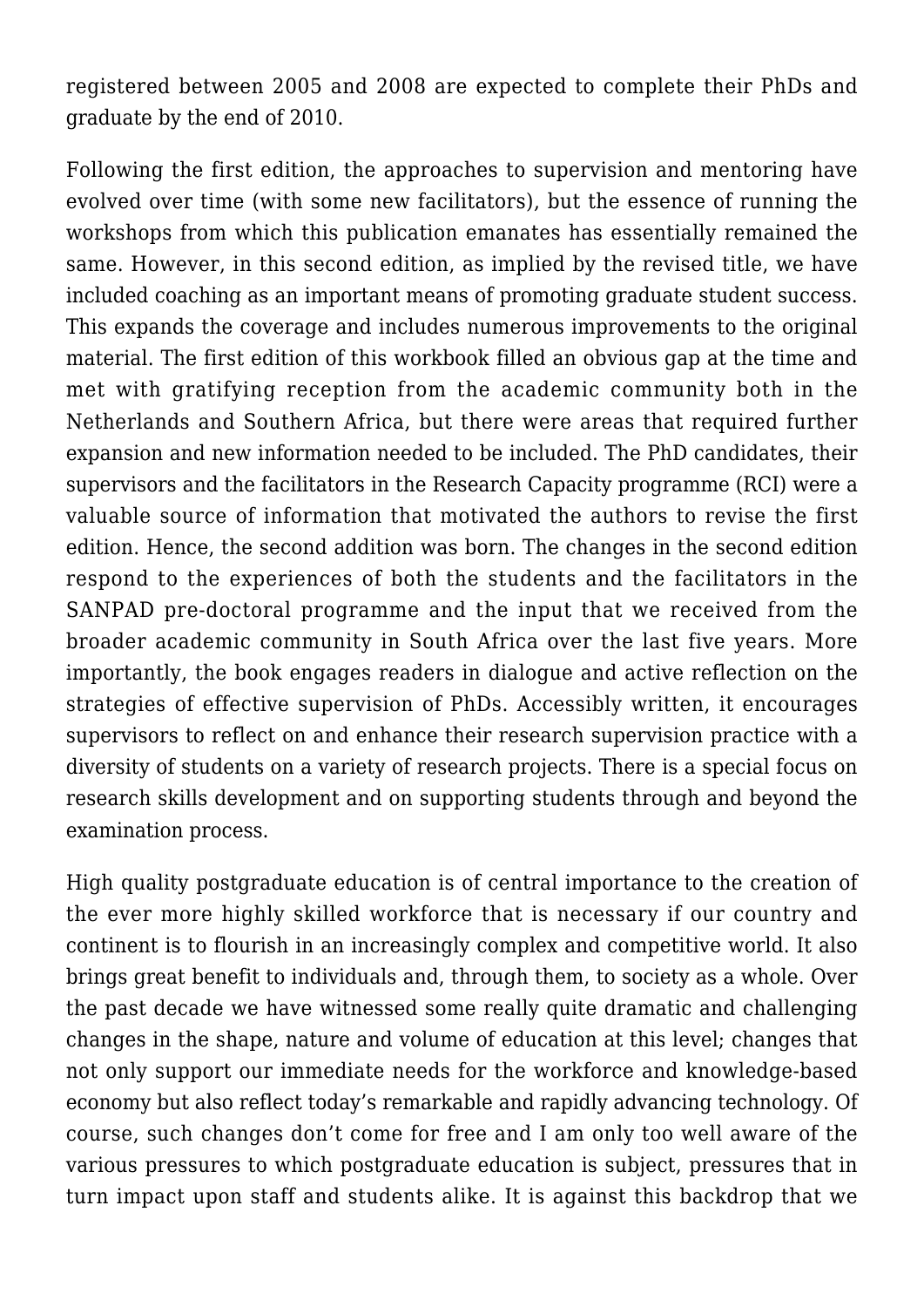present this comprehensive workbook on supervision and mentorship.

The first edition was immensely successful, as is so evident from the positive feedback that we received. The book has been most notably recommended as reading for many postgraduate programmes on the African Continent and so has had a much wider remit. I am convinced that this new edition will be even more successful than the first, successful with both postgraduate students and their supervisors.

*'If only this book had been available when I was a PhD student'*

#### **1.2 South African Perspectives on the PhD**

Since 1994, South African higher education has experienced a major transformation – particularly in redressing the educational backlogs and needs of previously disadvantaged students. A lot has been achieved in widening access for black students at the undergraduate level, specifically. However, with regard to postgraduate students and research output, the system is not yet making the progress desired, since insufficient numbers of black and women postgraduate students obtain doctoral degrees. Subsequently, institutions find it hard to reach staff equity targets and not enough black supervisors exist to serve as role models for black students. The Education White Paper 3 sounds the alert about the 'insufficient research capacity in higher education that is amongst others poorly coordinated and inadequately linked to postgraduate studies.'[\[1\]](#page--1-0) This paper has also prioritised the access of black and women students to master's, doctoral and postdoctoral programmes. These race and gender imbalances are found in the demographic composition of researchers in higher education, research councils and private-sector research establishments.

The participation and completion rates of black postgraduate students are crucial in order to deal with employment equity targets and the creation of a new generation of scholars/academics in South Africa. Although progress has been made in terms of the staff compilation of higher education institutions and black academics now constitute approximately 30% of the higher education workforce, they still produce less than 10% of all peer-reviewed articles in the latter part of the previous decade. In terms of equity, black students constitute about 30% of all master's and doctoral enrolments in higher education. However, they only constitute about 20% of the postgraduate enrolments at the historically white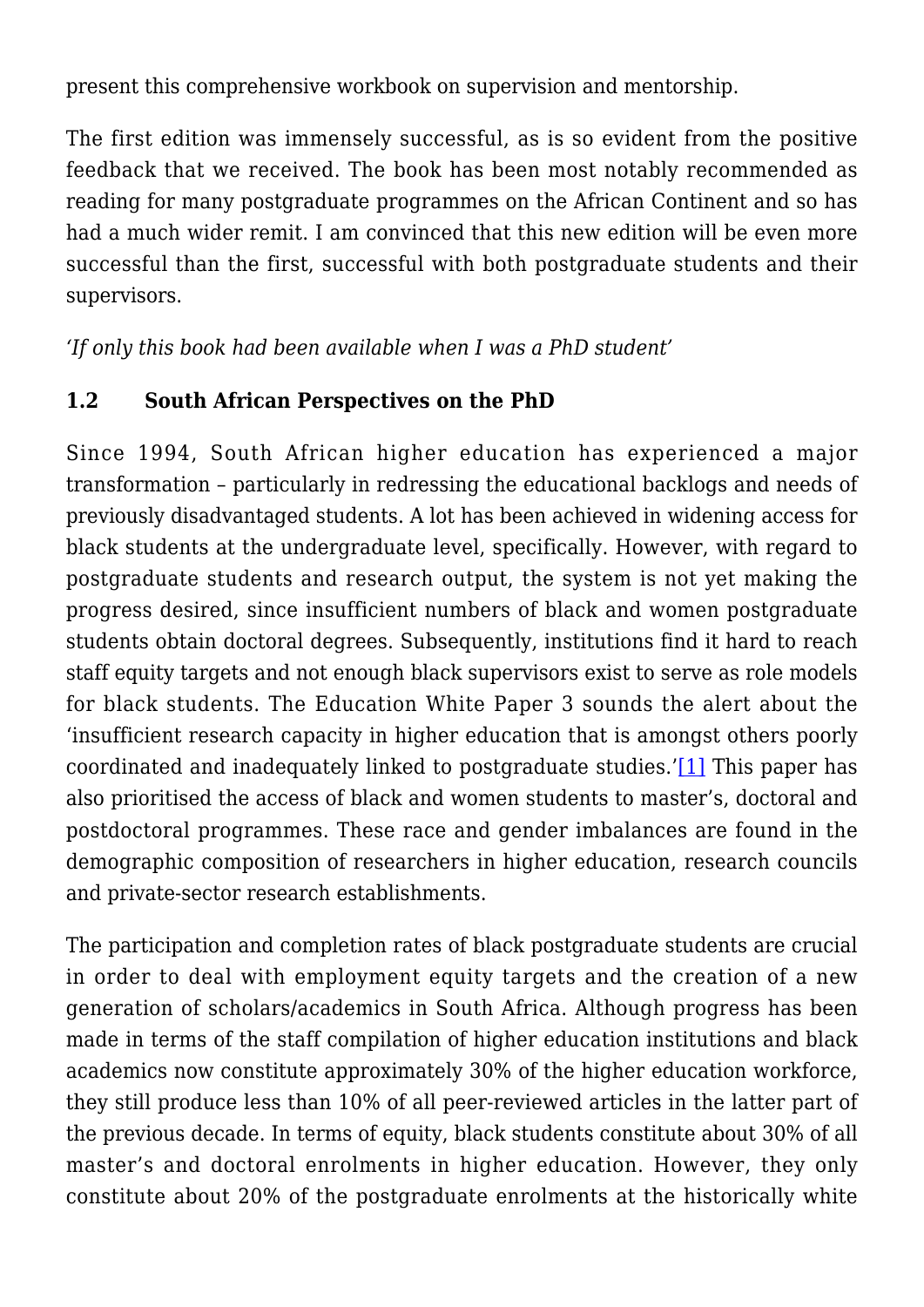universities. It thus seems that in the case of research, which includes master's and doctoral degrees, it has been more difficult to break down the apartheid legacy than it has in terms of student access, research funding and staffing[.\[2\]](#page--1-0)

The training of supervisors and promoters is becoming increasingly important as is the need to change dated ways of providing supervision. We need to consider how cultures meet, what kind of interactions should take place, and how applicable and acceptable the methods are for postgraduate students. The realities of a complex supervisory relationship, where colonial/West and African, the scholastically advantaged and disadvantaged, and a number of different cultures and languages interact, often with conflicting and deviating political and worldviews coming together, have not yet been researched sufficiently within the new higher education dispensation.

## **1.2.1 Complexities in postgraduate supervision**

The predominant assumptions and values that have characterised postgraduate supervisory practices in the South African higher education system are mainly derived from aspects of European culture. However, higher education is a narrow culture that rewards specific ways of knowing and instinctively discounts other ways of knowing (nonverbal, empathetic, visual, symbolic or nuanced communication are often not valued, for example). Accepted postgraduate supervisory practices usually conform to the traditional ways of knowledge creation, research paradigms and worldviews, and utilise one specific methodology to oversee postgraduate research. What has thus emerged in the South African higher education system is a lack of conscious cultural identity among postgraduate students in higher education, since in most cases a single common norm is advocated and the culture-conscious postgraduate student is viewed as frivolous.

## **1.2.2 Supervisory challenges in the Southern African context**

An array of challenges still face postgraduate supervision in the South African context, amongst them, inadequate academic literacy and writing skills, power relations, and inadequate preparation in research methodology.

## **1.2.2.1 Academic literacy skills**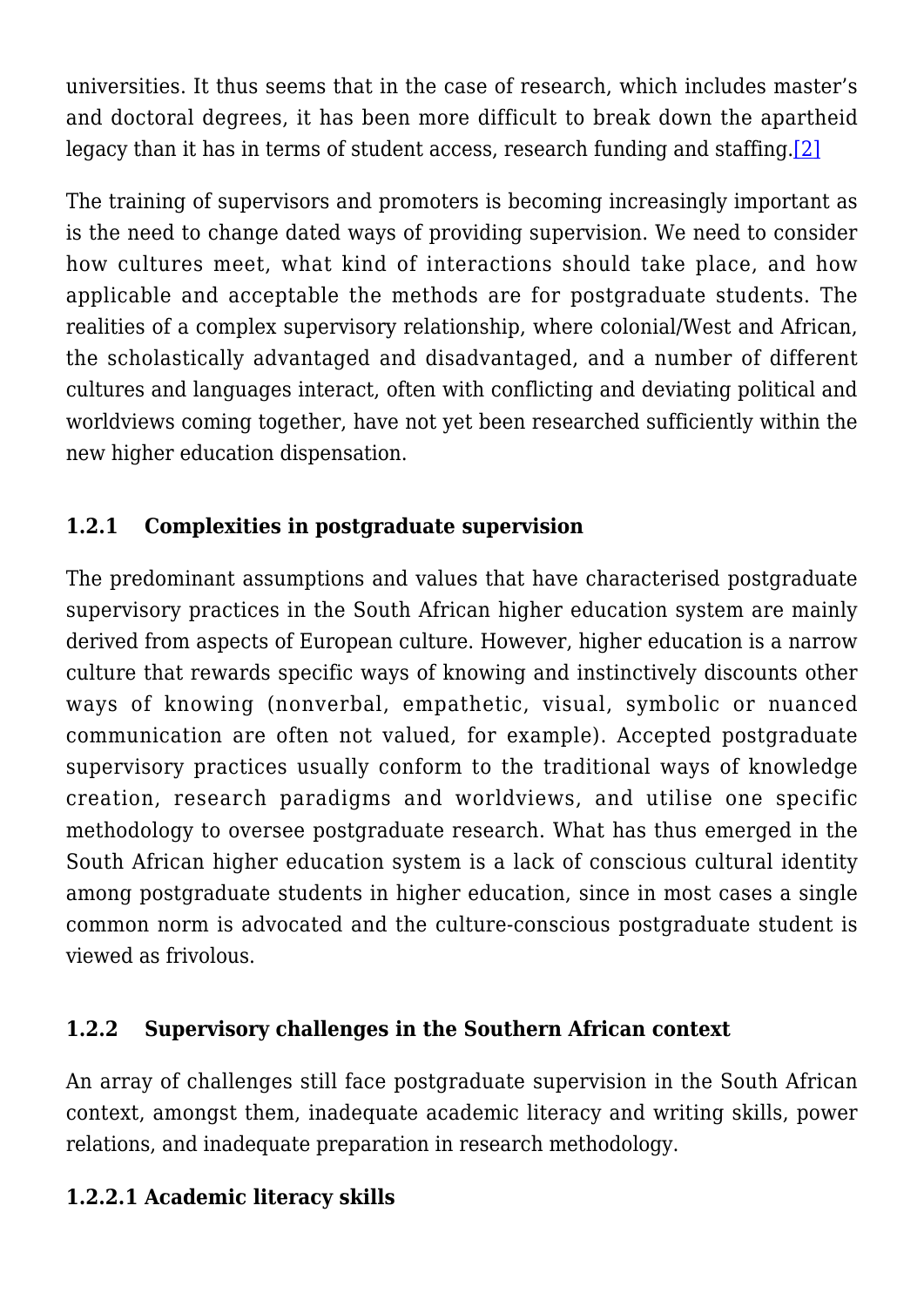A great area of concern is the inadequate academic literacy levels of postgraduate students whose mother tongue is not English, as it is expected from them to write and articulate their ideas at the level at which they are working and thinking. Working in another language clearly hinders this. Often students need to translate what they hear and read. This slows down postgraduate students' thinking and expression, impeding thought processes.

### **1.2.3 Power relations in postgraduate supervision**

Power relations between supervisors and students usually emanate from the authority position of the supervisor, exacerbated in the case of non-traditional postgraduate students who work in English as a second (third, fourth or fifth) language. In a multi-cultural supervisory relationship, it is imperative to reflect on whether pedagogical approaches to supervision and research, and the suggested values and outcomes underpinning these, are themselves culture- and value-free or a product of cultural ideologies. In the South African context non-traditional postgraduate students and those representing first generation postgraduate students are expected to fit into the culture and practices of historically advantaged (predominantly white) higher education institutions and are expected to assimilate into these institutions' beliefs and practices. This needs to be done with great sensitivity and to be built on a relationship of trust and respect. One way of achieving this, is to draw on Vygotsky's work on mediated learning experiences[.\[3\]](#page--1-0)

Vygotsky, a founding theorist on socio-cultural learning issues, reminds us that all uniquely human or higher mental functions are transformed social relationships which emerge and are shaped in the course of joint activities with others. The crux of the matter is that what people come to know, that is, how they learn to learn, to think and to act in particular contexts, is constituted in a relationship between their existing cognitive schemes, knowledge, skills and dispositions, the functional demands of the activities they participate in, and the forms of mediation they are afforded in such activities.  $[4]$  The implication is that, regardless of how much potential postgraduate students have, if they do not have opportunities to participate in activities that develop specialised forms of knowledge and functioning and/or are not afforded sufficient opportunities of mediation by others experienced in those activities, they are unlikely to develop such forms of functioning. Consequently, the notion of mediated postgraduate learning experiences and how they should be brought into supervisory practices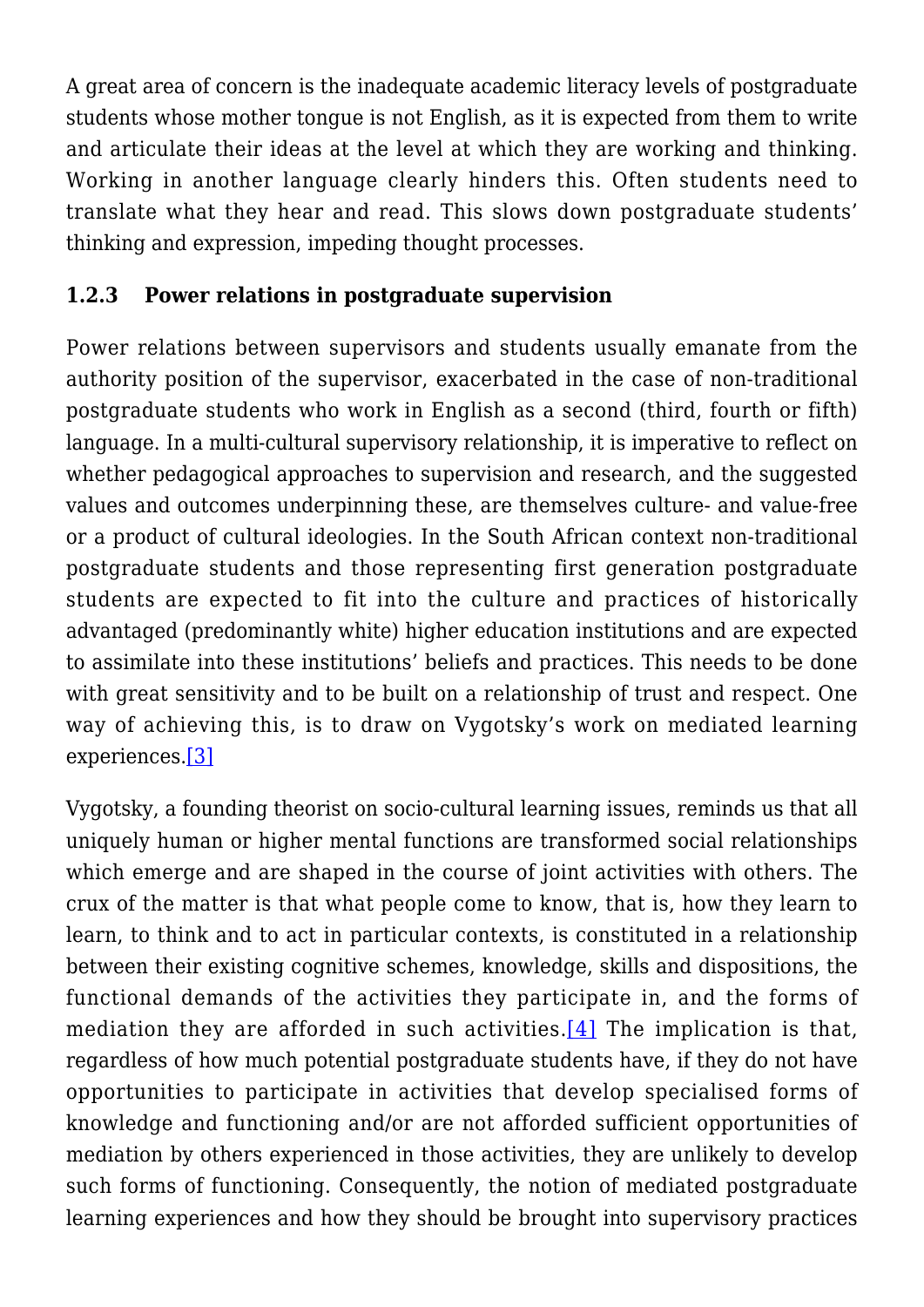is becoming increasingly important for transforming the typical South African postgraduate context. This should be viewed against the fact that the gap in many of our postgraduate students' educational backgrounds and in their limited research training at undergraduate and honours degree levels needs to be closed by helping students along their way, in other words, closing the gap between what is known and what is to be known.

The following guidelines, drawing on the actual experiences and observations of exemplary supervisory practices within South African universities, should be considered when attempting to improve the practice of supervision: – Applying appropriate selection measurements which could include instruments that will assess the student's level of readiness to engage in rigorous postgraduate work.

– Considering the training of supervisors as a serious matter, since underprepared supervisors can hamper the quality of postgraduate work, retention and success rates. Training should include aspects such as technical, personal, legal, ethical, administrative and professional aspects of supervision.

– In addition, an induction programme for new supervisors in the field should be designed so that they gradually learn to supervise, ideally under a mentor, starting initially as a co-supervisor.

– Creating reporting opportunities for new supervisors in the field, so that they can receive constructive feedback on emerging problems and take corrective action before serious problems surface.

– Offering structured and regular opportunities for students to provide feedback on the quality and effectiveness of supervisors and on their experiences of the overall supervisory process. Such a practice will ensure that students at risk can be identified early so that necessary and timely interventions can be brought to bear.

– Ensuring that universities, faculties and departments have an updateable Handbook for Supervision which outlines the code of conduct for all involved. This will ensure that every supervisor and student is aware of and familiar with the often complex administrative regulations, requirements and deadlines that accompany this process.

– Holding supervisors accountable for the progress of supervision by requiring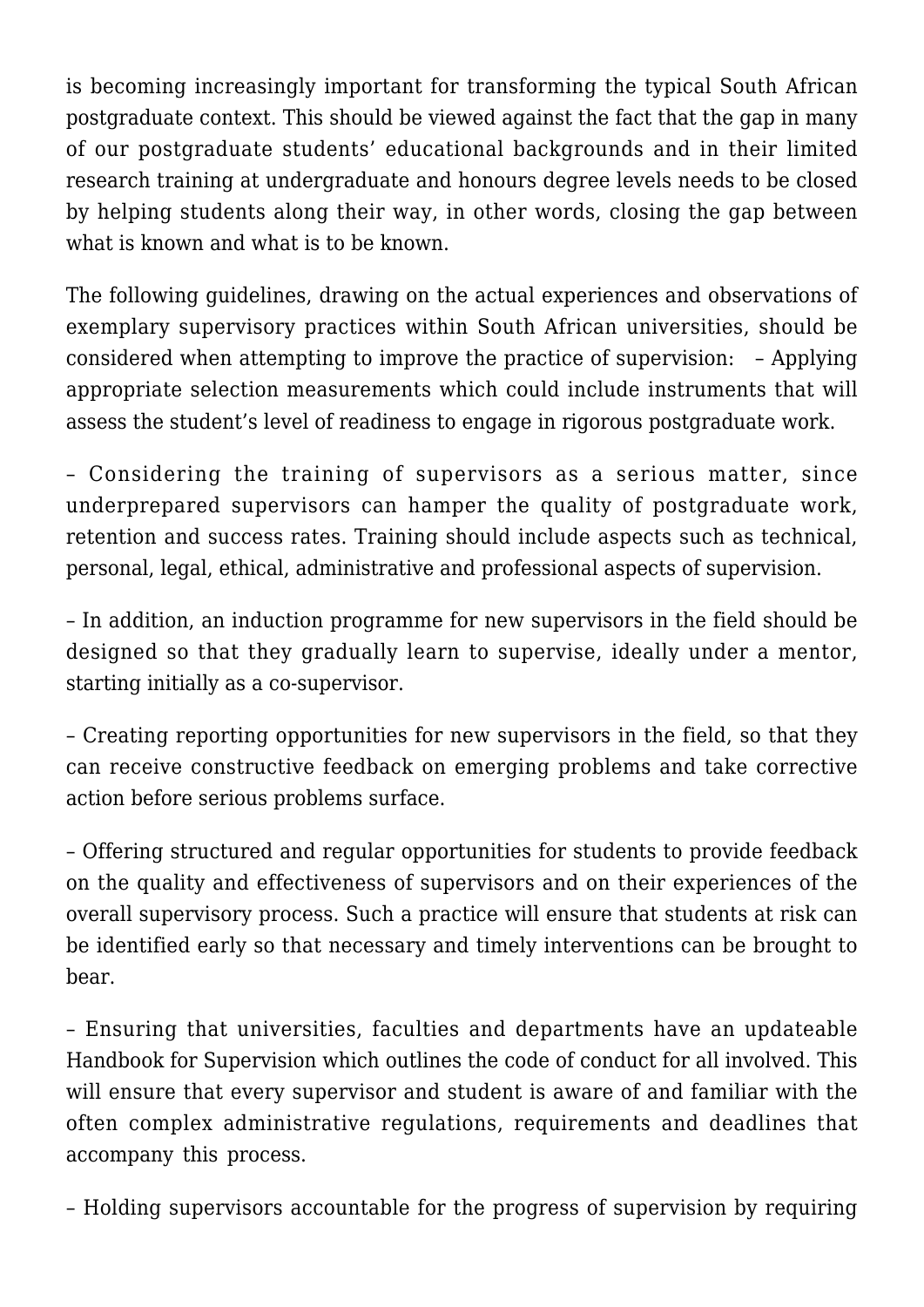regular reports on each student. A 'logbook' is often very helpful, as it keeps a record of all the meetings and interactions between student and supervisor as well as what should be done in terms of follow-up action and preparations for the next meeting.

– Looking carefully at the workload of supervisors and preventing a novice supervisor from supervising more than one or two students.

– Getting to know the postgraduate student early on. Although this is hard for cases of supervision at a distance, for those students who are nearby and oncampus, it is important to get to know the students.

– Building the confidence of the postgraduate student: students should be encouraged to put ideas on paper. This will help the supervisor to judge whether the student understands the nature of the doctorate and will provide opportunities for positive feedback.

– Dealing effectively with pressures in the supervisory relationship: there are the pressures of the developing relationship and pressures to get the student completed in the designated timeframe. Students need to understand that they must work hard early on and have regular meetings. At the end of a meeting, the next meeting needs to be scheduled.

– Keeping to timeframes*.* Supervisors have a responsibility to get students to stick to timelines. Establishing this habit early on in candidacy is crucial.

– Monitoring student focus. The supervisor needs to keep one step ahead of the student to keep the student from being sidetracked. If the student is going off in different directions, pull them back into focus.

– Encouraging publications from the beginning. Supervisors should encourage students to publish, although this will depend on the student and the topic. If a student is able to be published in a good journal, this will help the examination. But getting published needs to be balanced with getting the thesis written. Writing the thesis should be the first priority.

Next Chapter: Chapter Two –<http://rozenbergquarterly.com/?p=1863>

—-